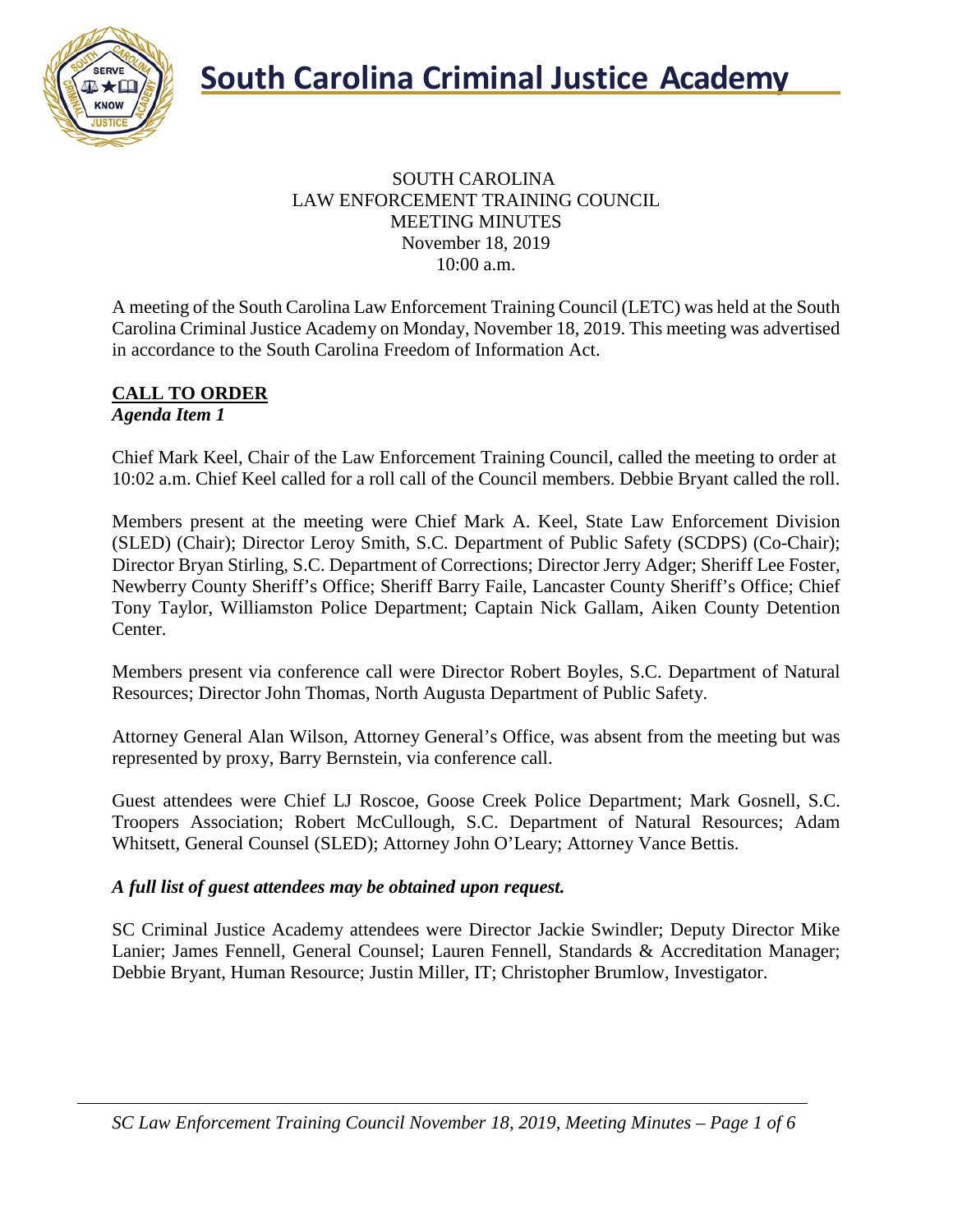

### **APPROVAL OF AGENDA**

*Agenda Item 2*

Upon a motion made by Sheriff Foster and seconded by Captain Gallam, Council voted unanimously to adopt the agenda as presented.

### **APPROVAL FOR MEETING MINUTES**

*Agenda Item 3*

1. A motion to approve the minutes of the October 21, 2019, meeting was made by Sheriff Faile and seconded by Director Stirling. Council voted unanimously to accept the meeting minutes as recorded.

### **DIRECTOR'S REPORT – General Counsel**

*Agenda Item 4A*

### **Final Agency Decision Requests:**

**Almon Brown:** *2015-CJA-08-11 (SLED)* – Allegation that Mr. Brown was dishonest/untruthful with respect to his employer. Hearing Officer recommended the allegation was proven by substantial evidence and Mr. Brown be denied eligibility for certification as a law enforcement officer.

Attorney John O'Leary was in attendance at this meeting to speak on behalf of Mr. Brown. General Counsel for SLED, Adam Whitsett, was in attendance to represent their agency.

Mr. O'Leary asked that Council consider other options besides the recommendation of the Hearing Officer to permanently deny Mr. Brown's eligibility for certification as a law enforcement officer.

Mr. Whitsett spoke on behalf of SLED and asked that Council uphold the recommendation of the Hearing Officer to permanently deny Mr. Brown's eligibility for certification as a law enforcement officer.

Director Smith made a motion to accept the recommendation of the Hearing Officer. Sheriff Foster seconded the motion. Council voted unanimously to adopt the recommendation of the Hearing Officer to permanently deny Mr. Brown's eligibility for certification as a law enforcement officer. *Please note that Chief Keel recused himself from the voting process in this case.*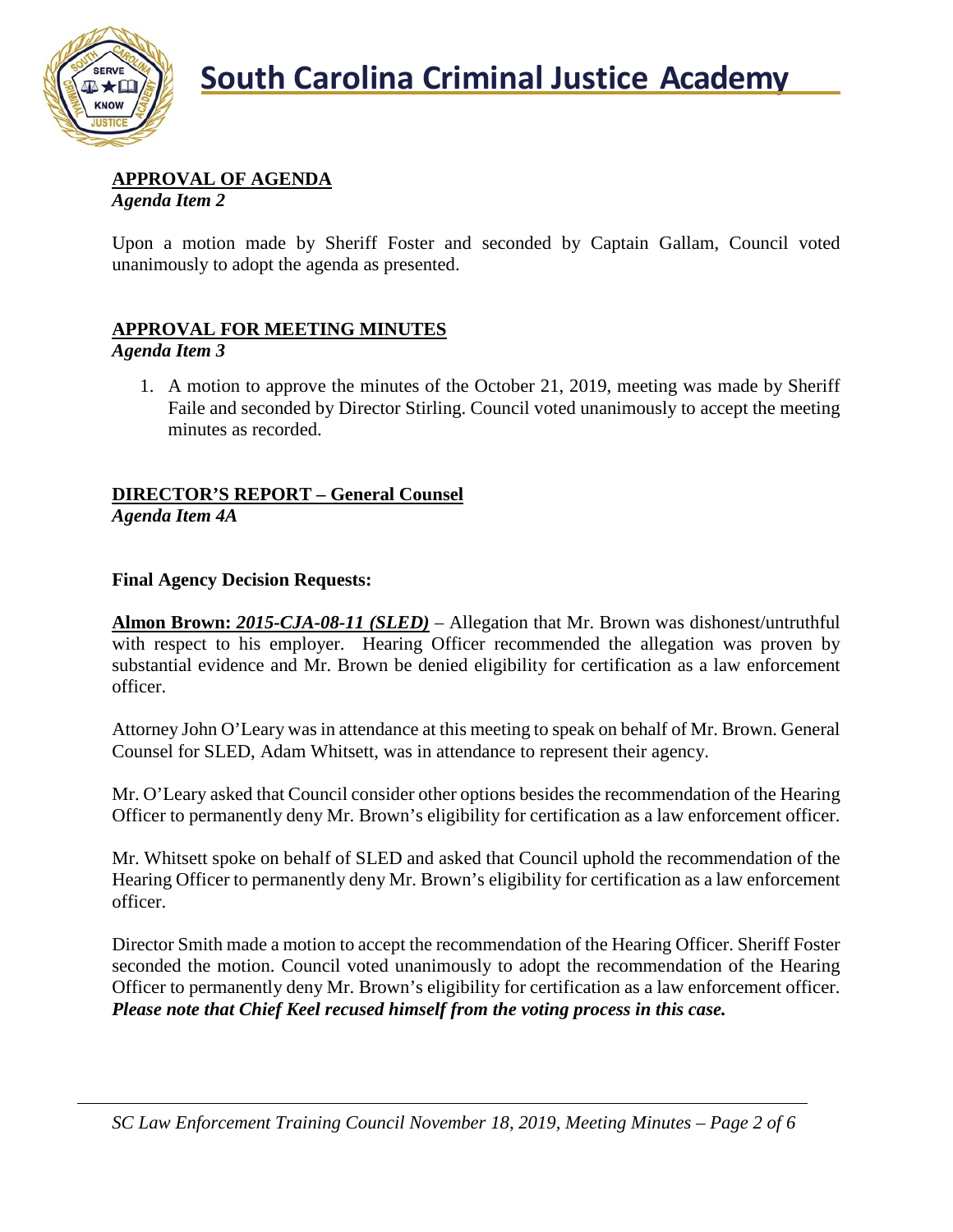

## **South Carolina Criminal Justice Academy**<br>KNOW

**Dannie Wicker:** *2019-CJA-04-16 (Manning PD)* - Allegation that Mr. Wicker was dishonest/untruthful with respect to his employer. Hearing Officer's Recommendation is that there was not substantial evidence to prove the allegation of misconduct, approve his eligibility for certification as a law enforcement officer and to expunge the allegation of misconduct within thirty days of the final agency decision.

Director Smith made a motion to accept the recommendation of the Hearing Officer. Captain Gallam seconded the motion. Council voted unanimously to adopt the recommendation of the Hearing Officer to approve Mr. Wicker's eligibility for law enforcement certification and to expunge the allegation of misconduct within thirty - (30) days of the final agency decision.

**Chantelle Simmons:** *2019-CJA-08-01(Goose Creek PD)* – Allegation that Ms. Simmons willfully made false, misleading, incomplete, deceitful, or incorrect statements to any court of competent jurisdiction, or their staff members, whether under oath or not. Hearing Officer's Recommendation is that the allegations have been proven by substantial evidence and to permanently deny Ms. Simmons a law enforcement certification in South Carolina.

Ms. Simmons was in attendance at the meeting and addressed Council in regards to the misconduct allegations against her.

Chief LJ Roscoe of Goose Creek Police Department was in attendance at the meeting to speak on behalf of the department and answer any questions Council may have.

Director Smith made a motion to accept the recommendation of the Hearing Officer. Sheriff Faile seconded the motion. Council voted unanimously to adopt the recommendation of the Hearing Officer to permanently deny Ms. Simmons' eligibility for certification as a law enforcement officer.

**Cortney Harris:** *2018***-CJA-05-09 (Fairfield Co. Det. Ctr.)** - Allegation that Ms. Harris was dishonest/untruthful with respect to her employer. Hearing Officer's Recommendation is that there was not substantial evidence to prove the allegation of misconduct, approve her eligibility for certification as a law enforcement officer and to expunge the allegation of misconduct within thirty days of the final agency decision.

Ms. Harris was in attendance to address Council and answer any questions regarding the misconduct allegation against her.

Director Smith made a motion to accept the recommendation of the Hearing Officer. Captain Gallam seconded the motion. Council voted unanimously to adopt the recommendation of the Hearing Officer to approve Ms. Simmons' eligibility for law enforcement certification and to expunge the misconduct allegations within thirty- (30) days of the final agency decision.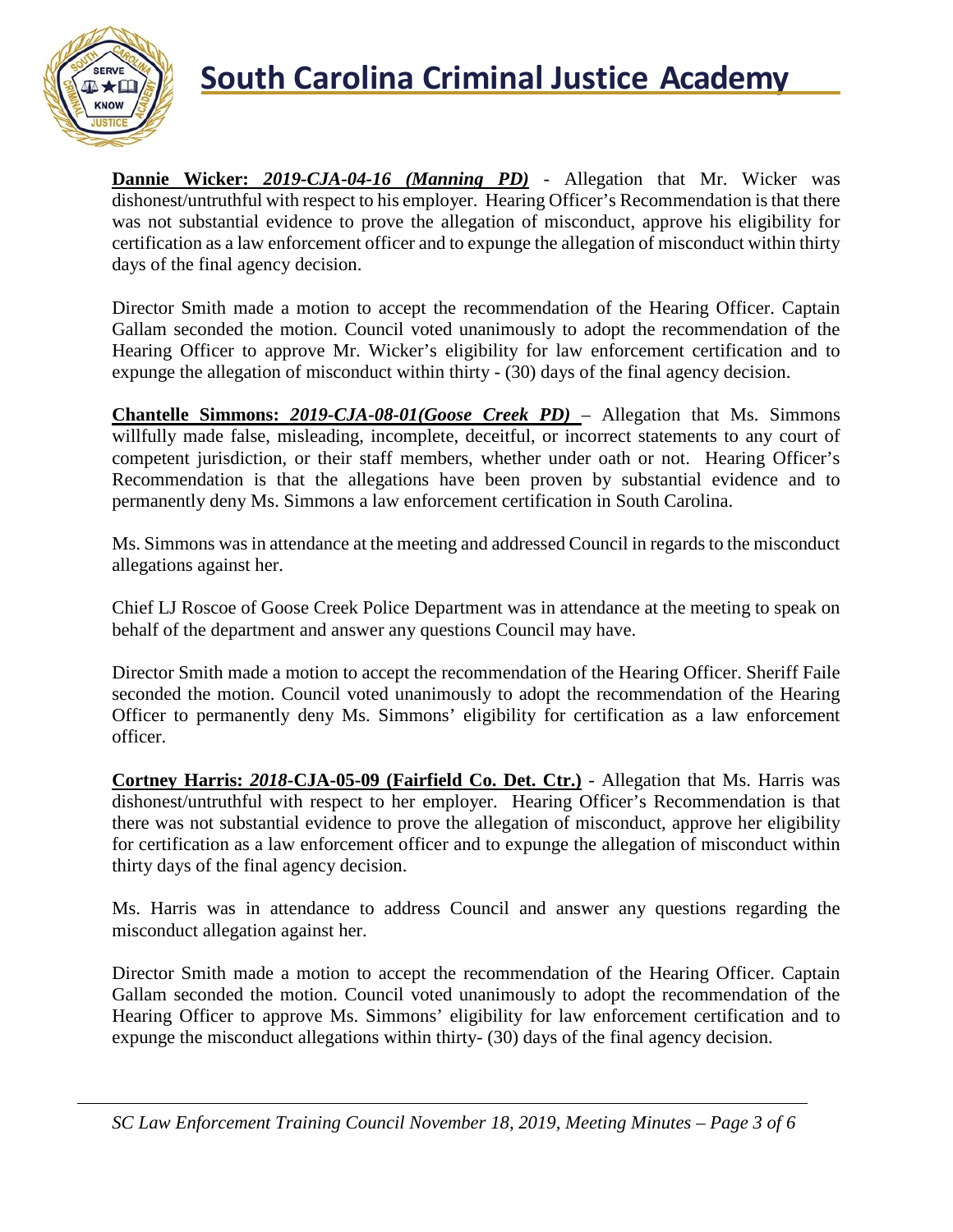

## **South Carolina Criminal Justice Academy**<br>KNOW

**Kelley Loff:** *2016-CJA-12-02 (Summerville PD)* – Allegation that Ms. Loff engaged in dangerous and/or unsafe practices involving a firearm or vehicle. Prior to the hearing, the agency declined to appear and prosecute the allegations pursuant to an "Authorized Agency Representative Acknowledgment" form submitted to CJA. The Hearing Officer's Recommendation is that the misconduct file be closed, the contested case hearing be cancelled, and the misconduct allegation be expunged within thirty days of the final agency decision.

Director Smith made a motion to accept the recommendation of the Hearing Officer. Director Adger seconded the motion. Council voted unanimously to adopt the recommendation of the Hearing Officer to close the misconduct file, cancel the contested case hearing and expunge the misconduct allegation within thirty- (30) days of the final agency decision.

### **Consent Order Request:**

**Dewitt Ford 2019:** *CJA-05-15 (Clemson University PD)* – Allegation that Mr. Ford was convicted, entered a plea of guilty, plea of no contest or admission of guilt to a felony, a crime punishable by a sentence of more than one year or a crime of moral turpitude. Consent to two years' probation, successful completion of anger management class, a successful psychological examination, and 8 hours of ethics each of the two years.

Attorney Vance Bettis, who represented the Clemson University Police Department, was in attendance at this meeting to address Council and answer any questions they may regarding the allegation against Mr. Ford.

Director Smith made a motion to accept the recommendation of the Hearing Officer. Director Adger seconded the motion. With the exception of "Yes" votes from Directors Smith and Adger, Council voted to deny the Consent Order Request.

### **Re-Instatement Request:**

Peter Forney: 2019-CJA-03-14 (J. Reuben Long Det. Ctr.) – SC Highway Patrol arrested Mr. Forney for DUI and his certification was temporarily suspended. After successful completion of PTI, the DUI was dismissed. 10-year driving record shows no suspension for DUI, which would have been the disqualifying event.

Prior to the voting process there was a brief discussion amongst Council in regards to the case involving Mr. Forney.

Upon conclusion of the discussion, Director Smith made a motion to grant reinstatement to Mr. Forney's law enforcement certification with the condition of a one (1) year probationary period

*SC Law Enforcement Training Council November 18, 2019, Meeting Minutes – Page 4 of 6*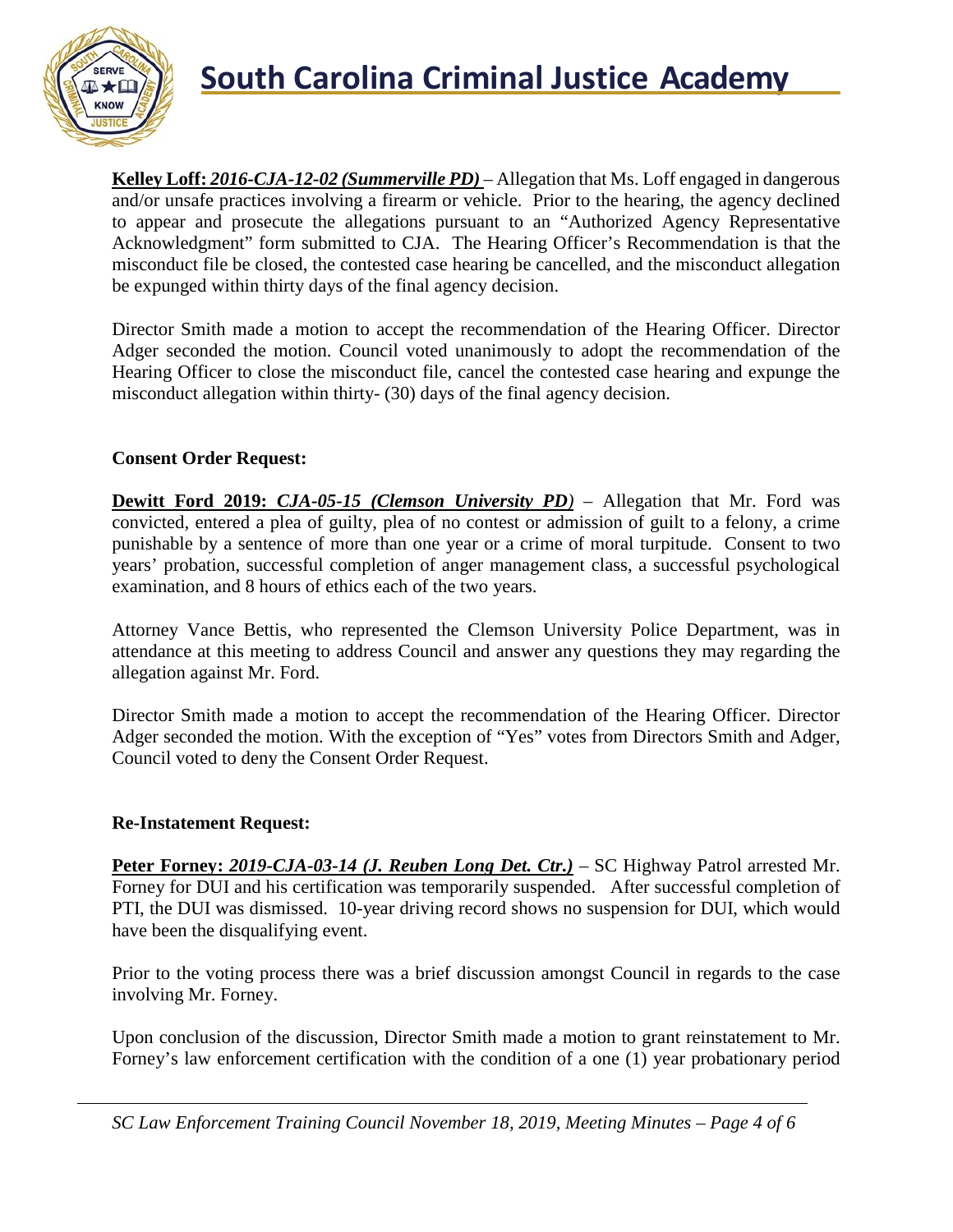

and that Mr. Forney attend an eight (8) hour National Safety Council Defensive Driving Course. Captain Gallam seconded the motion. Council voted unanimously to reinstate Mr. Forney's law enforcement certification with the conditions stated in Director Smith's motion.

### **Certification Suspension Request:**

**Robert A. Strickland, Jr.:** *2019-CJA-11-11 (Colleton Co.)* – SLED arrested and charged Sheriff Strickland for Domestic Violence 2nd Degree. Request for Temporary Suspension.

Sheriff Foster made a motion to temporarily suspend Mr. Strickland's law enforcement certification. Director Stirling seconded the motion. Council voted unanimously to temporarily suspend Mr. Strickland's law enforcement certification pending the outcome of criminal charges. *Please note that Chief Keel recused himself from the voting process in this case.*

**Kevin Schlieben:** *2019-CJA-11-12 (Charleston City PD)* – SLED arrested and charged Mr. Schlieben with Assault and Battery 3<sup>rd</sup> Degree. Request for Temporary Suspension.

Sheriff Foster made a motion to temporarily suspend Mr. Schlieben's law enforcement certification. Sheriff Faile seconded the motion. Council voted unanimously to temporarily suspend Mr. Schlieben's law enforcement certification pending the outcome of criminal charges. *Please note that Chief Keel recused himself from the voting process in this case.*

### **Director's Remarks Agenda Item 4B**

Director Swindler gave an update on the FBI Tactical Facility. Director Swindler stated that there will be a SWAT Summit in January and the tactical facility will be used by the SWAT members attending the summit. The official ribbon cutting for the FBI Tactical Facility has been scheduled for February 20, 2020. Invitations to attend the ceremony will be extended to dignitaries on the state and national levels.

The Academy received the Dominion Energy Excellence in Law Enforcement Award for 2019. Director Swindler stated how proud he is of the Academy Staff.

Lastly, Director Swindler gave an update on the progress of the new curriculum and stated that the Academy is now seeing smaller numbers in each class. This is attributed to the fact that the wait time for a candidate to be enrolled in the Academy is essentially nonexistent as candidates are now being given immediate placing in an upcoming class the day they complete preliminary testing.